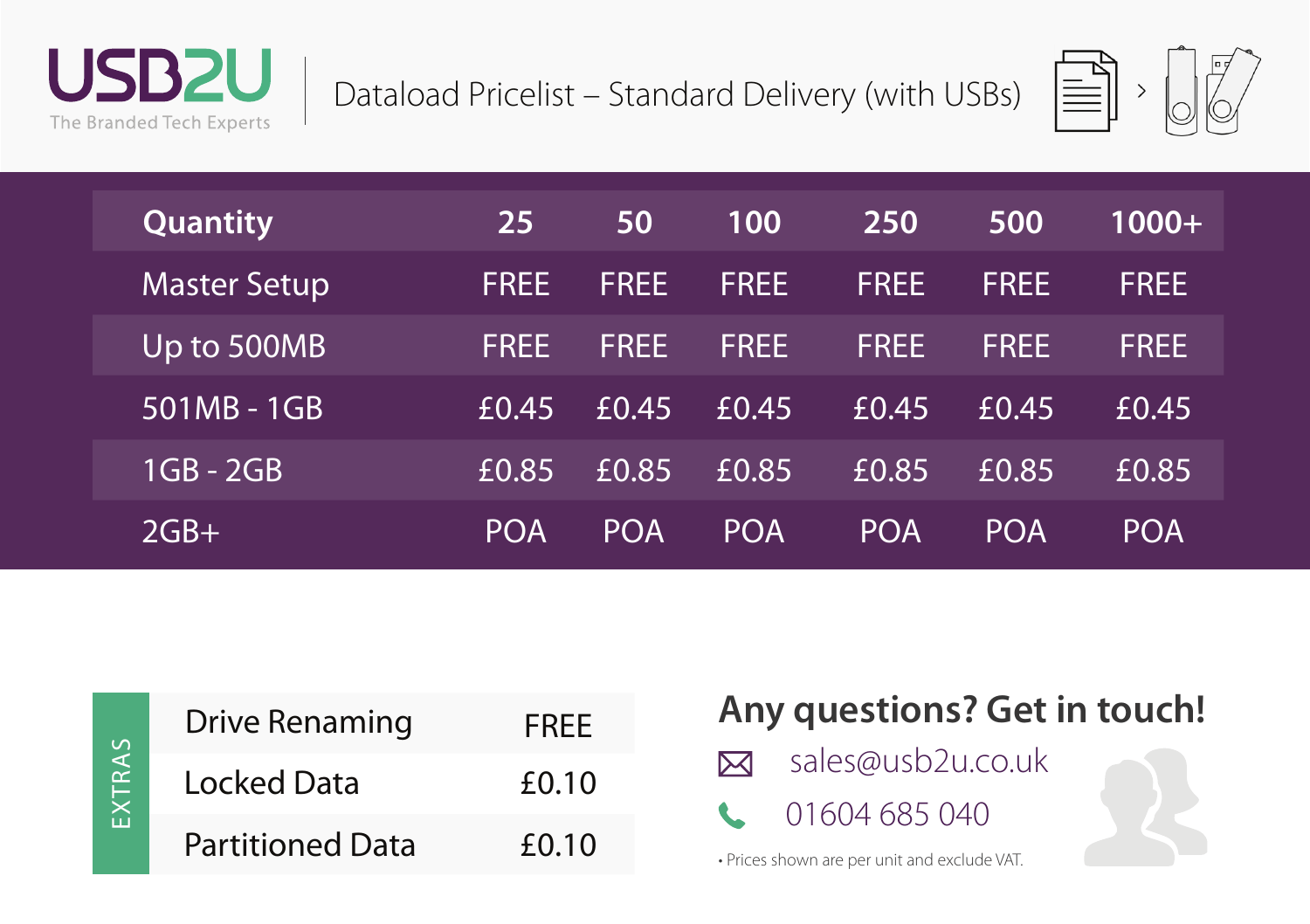

Dataload Pricelist – Express Delivery (with USBs)



| Quantity            | 25          | 50          | 100         | 250                 | 500         | $1000+$     |
|---------------------|-------------|-------------|-------------|---------------------|-------------|-------------|
| <b>Master Setup</b> | <b>FREE</b> | <b>FREE</b> | <b>FREE</b> | <b>FREE</b>         | <b>FREE</b> | <b>FREE</b> |
| Up to 500MB         | E0.35       | £0.35       | £0.35       | £0.32               | E(0.32)     | £0.30       |
| $501mb - 1GB$       | £0.65       | £0.65       | £0.65       | $E$ <sub>0.60</sub> | £0.60       | £0.55       |
| $1GB - 2GB$         | £1.30       | £1.30       | £1.30       | £1.20               | £1.20       | £1.10       |
| $2GB+$              | <b>POA</b>  | <b>POA</b>  | <b>POA</b>  | <b>POA</b>          | <b>POA</b>  | <b>POA</b>  |



| <b>Drive Renaming</b>   | <b>FREE</b> |
|-------------------------|-------------|
| Locked Data             | £0.20       |
| <b>Partitioned Data</b> | f(0.20)     |

## **Any questions? Get in touch!**

- sales@usb2u.co.uk  $\boxtimes$
- 01604 685 040

• Prices shown are per unit and exclude VAT.